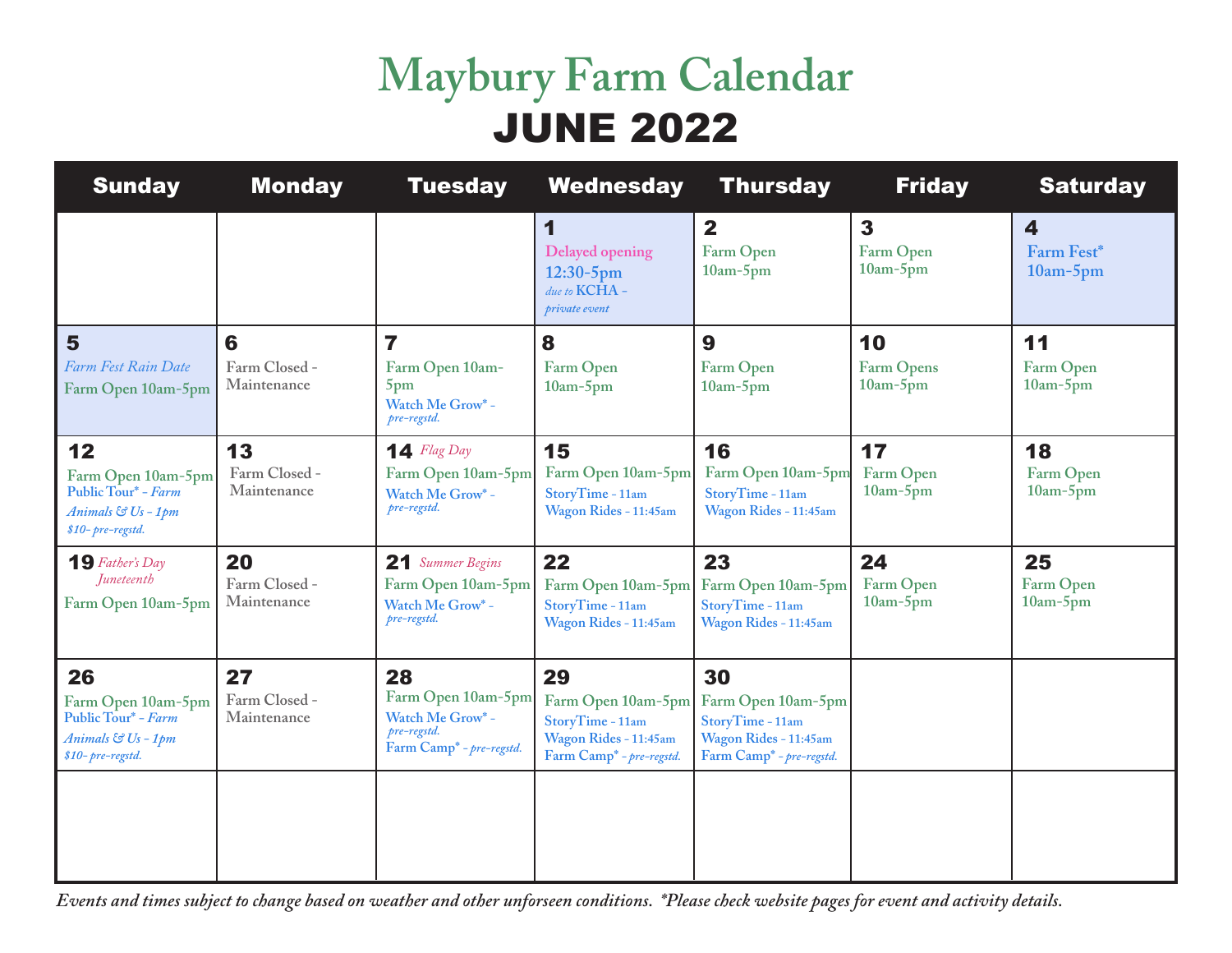# **Maybury Farm Calendar** JULY 2022

| <b>Sunday</b>                                                                             | <b>Monday</b>                                                     | <b>Tuesday</b>                                                                                      | <b>Wednesday</b>                                                                                                | <b>Thursday</b>                                                                                                                    | <b>Friday</b>                                                                                    | <b>Saturday</b>                             |
|-------------------------------------------------------------------------------------------|-------------------------------------------------------------------|-----------------------------------------------------------------------------------------------------|-----------------------------------------------------------------------------------------------------------------|------------------------------------------------------------------------------------------------------------------------------------|--------------------------------------------------------------------------------------------------|---------------------------------------------|
|                                                                                           |                                                                   |                                                                                                     |                                                                                                                 |                                                                                                                                    | 1<br>Farm Open<br>$10am-5pm$<br>Farm Camp <sup>*</sup> - pre-regstd.                             | $\mathbf{2}$<br>Farm Open<br>$10am-5pm$     |
| 3<br>Farm Open<br>$10am-5pm$                                                              | 4 Independence Day<br>Farm Closed -<br>Maintenance                | 5<br>Farm Open 10am-5pm<br>Watch Me Grow* -<br>pre-regstd.<br>Farm Camp <sup>*</sup> - pre-regstd.  | 6<br>Farm Open 10am-5pm<br>StoryTime - 11am<br>Wagon Rides - 11:45am<br>Farm Camp <sup>*</sup> - pre-regstd.    | $\overline{\mathbf{z}}$<br>Farm Open 10am-5pm<br>StoryTime - 11am<br>Wagon Rides - 11:45am<br>Farm Camp <sup>*</sup> - pre-regstd. | 8<br>Farm Open<br>$10am-5pm$<br>Farm Camp <sup>*</sup> - pre-regstd.                             | $\boldsymbol{9}$<br>Farm Open<br>$10am-5pm$ |
| 10<br>Farm Open 10am-5pm<br>Public Tour* - Farm<br>Animals & Us - 1pm<br>\$10-pre-regstd. | 11<br>Farm Closed -<br>Maintenance                                | 12<br>Farm Open 10am-5pm<br>Watch Me Grow* -<br>pre-regstd.<br>Farm Camp <sup>*</sup> - pre-regstd. | 13<br>Farm Open 10am-5pm<br>StoryTime - 11am<br>Wagon Rides - 11:45am<br>Farm Camp <sup>*</sup> - pre-regstd.   | 14<br>Farm Open 10am-5pm<br>StoryTime - 11am<br>Wagon Rides - 11:45am<br>Farm Camp <sup>*</sup> - pre-regstd.                      | 15<br>Farm Open<br>$10am-5pm$<br>Farm Camp <sup>*</sup> - pre-regstd.                            | 16<br>Farm Open<br>$10am-5pm$               |
| 17<br>Farm Open<br>$10am-5pm$                                                             | 18<br>Farm Closed -<br>Maintenance<br>5 Years Camp* - pre-regstd. | 19<br>Farm Open 10am-5pm<br>Watch Me Grow* -<br>pre-regstd.<br>5-Years Camp* - pre-regstd.          | 20<br>Farm Open 10am-5pm<br>StoryTime - 11am<br>Wagon Rides - 11:45am<br>5-Years Camp <sup>*</sup> - pre-regstd | 21<br><b>Farm Closed</b><br><b>Farm hosting Private</b><br>Event - New Hope<br>Grief Camp                                          | 22<br><b>Farm Closed</b><br><b>Farm hosting Private</b><br>Event - New Hope<br><b>Grief Camp</b> | 23<br>Farm Open<br>$10am-5pm$               |
| 24<br>Farm Open 10am-5pm<br>Public Tour* - Farm<br>Animals & Us - 1pm<br>\$10-pre-regstd. | 25<br>Farm Closed -<br>Maintenance                                | 26<br>Farm Open 10am-5pm<br>Watch Me Grow* -<br>pre-regstd.<br>Farm Camp <sup>*</sup> - pre-regstd. | 27<br>Farm Open 10am-5pm<br>StoryTime - 11am<br>Wagon Rides - 11:45am<br>Farm Camp* - pre-regstd.               | 28<br>Farm Open 10am-5pm<br>StoryTime - 11am<br>Wagon Rides - 11:45am<br>Farm Camp* - pre-regstd.                                  | 29<br>Farm Open<br>$10am-5pm$<br>Farm Camp* - pre-regstd.                                        | 30<br>Farm Open<br>$10am-5pm$               |
| 31<br>Farm Open<br>$10am-5pm$                                                             |                                                                   |                                                                                                     |                                                                                                                 |                                                                                                                                    |                                                                                                  |                                             |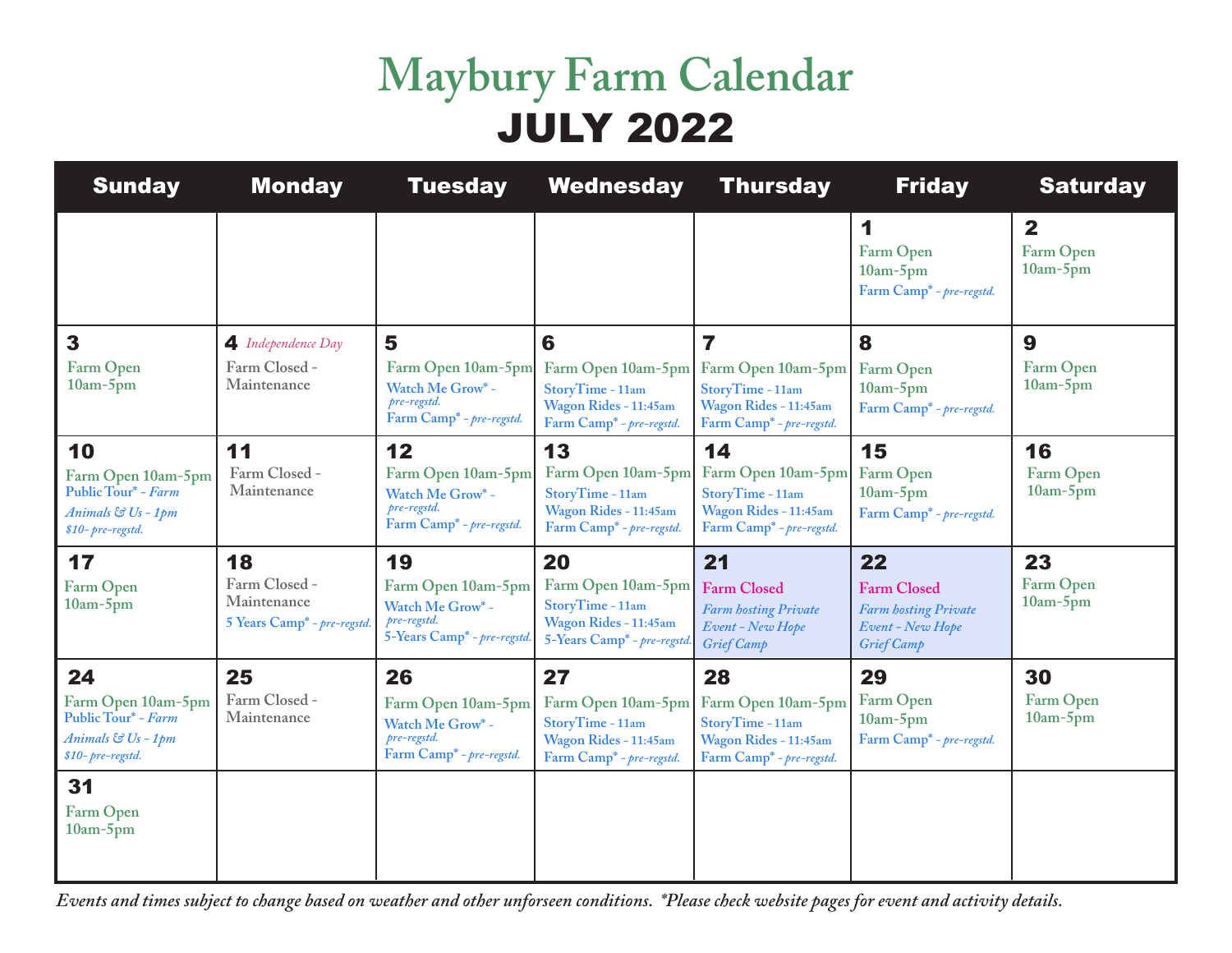# **Maybury Farm Calendar** AUGUST 2022

| <b>Sunday</b>                                                                             | <b>Monday</b>                      | <b>Tuesday</b>                                                                                         | <b>Wednesday</b>                                                                                                 | <b>Thursday</b>                                                                                                             | <b>Friday</b>                                                                | <b>Saturday</b>                     |
|-------------------------------------------------------------------------------------------|------------------------------------|--------------------------------------------------------------------------------------------------------|------------------------------------------------------------------------------------------------------------------|-----------------------------------------------------------------------------------------------------------------------------|------------------------------------------------------------------------------|-------------------------------------|
|                                                                                           | 1<br>Farm Closed -<br>Maintenance  | $\mathbf{2}$<br>Farm Open 10am-5pm<br>Watch Me Grow* -<br>pre-regstd.<br>Farm Camp* - pre-regstd.      | $\mathbf{3}$<br>Farm Open 10am-5pm<br>StoryTime - 11am<br>Wagon Rides - 11:45am<br>Farm Camp* - pre-regstd.      | $\boldsymbol{4}$<br>Farm Open 10am-5pm<br>StoryTime - 11am<br>Wagon Rides - 11:45am<br>Farm Camp <sup>*</sup> - pre-regstd. | 5<br>Farm Open<br>$10am-5pm$<br>Farm Camp <sup>*</sup> - pre-regstd.         | 6<br><b>Farm Open</b><br>$10am-5pm$ |
| 7<br>Farm Open 10am-5pm<br>Public Tour* - Farm<br>Animals & Us - 1pm<br>\$10-pre-regstd.  | 8<br>Farm Closed -<br>Maintenance  | 9<br>Farm Open 10am-5pm<br>Watch Me Grow* -<br>pre-regstd.<br>Jr. Farm Camp <sup>*</sup> - pre-regstd. | 10<br>Farm Open 10am-5pm<br>StoryTime - 11am<br>Wagon Rides - 11:45am<br>Jr. Farm Camp <sup>*</sup> - pre-regstd | 11<br>Farm Open 10am-5pm<br>StoryTime - 11am<br>Wagon Rides - 11:45am<br>Jr. Farm Camp <sup>*</sup> - pre-regstd.           | 12<br>Farm Open<br>$10am-5pm$<br>Jr. Farm Camp* -<br>pre-regstd.             | 13<br>Farm Open<br>$10am-5pm$       |
| 14<br>Farm Open<br>$10am-5pm$                                                             | 15<br>Farm Closed -<br>Maintenance | 16<br>Farm Open 10am-5pm<br>Watch Me Grow* -<br>pre-regstd.<br>Farm Camp <sup>*</sup> - pre-regstd.    | 17<br>Farm Open 10am-5pm<br>StoryTime - 11am<br>Wagon Rides - 11:45am<br>Farm Camp* - pre-regstd.                | 18<br>Farm Open 10am-5pm<br>StoryTime - 11am<br>Wagon Rides - 11:45am<br>Farm Camp* - pre-regstd.                           | 19<br><b>Farm Open</b><br>$10am-5pm$<br>Farm Camp <sup>*</sup> - pre-regstd. | 20<br>Farm Open<br>$10am-5pm$       |
| 21<br>Farm Open 10am-5pm<br>Public Tour* - Farm<br>Animals & Us - 1pm<br>\$10-pre-regstd. | 22<br>Farm Closed -<br>Maintenance | 23<br>Farm Open 10am-5pm<br>Watch Me Grow* -<br>pre-regstd.<br>Farm Camp <sup>*</sup> - pre-regstd.    | 24<br>Farm Open 10am-5pm<br>StoryTime - 11am<br>Wagon Rides - 11:45am<br>Farm Camp <sup>*</sup> - pre-regstd.    | 25<br>Farm Open 10am-5pm<br>StoryTime - 11am<br>Wagon Rides - 11:45am<br>Farm Camp <sup>*</sup> - pre-regstd.               | 26<br>Farm Open<br>$10am-5pm$<br>Farm Camp* - pre-regstd.                    | 27<br>Farm Open<br>$10am-5pm$       |
| 28<br>Farm Open<br>$10am-5pm$                                                             | 29<br>Farm Closed -<br>Maintenance | 30<br>Farm Open 10am-5pm<br>Watch Me Grow* -<br>pre-regstd.                                            | 31<br>Farm Open 10am-5pm<br>StoryTime - 11am<br>Wagon Rides - 11:45am                                            |                                                                                                                             |                                                                              |                                     |
|                                                                                           |                                    |                                                                                                        |                                                                                                                  |                                                                                                                             |                                                                              |                                     |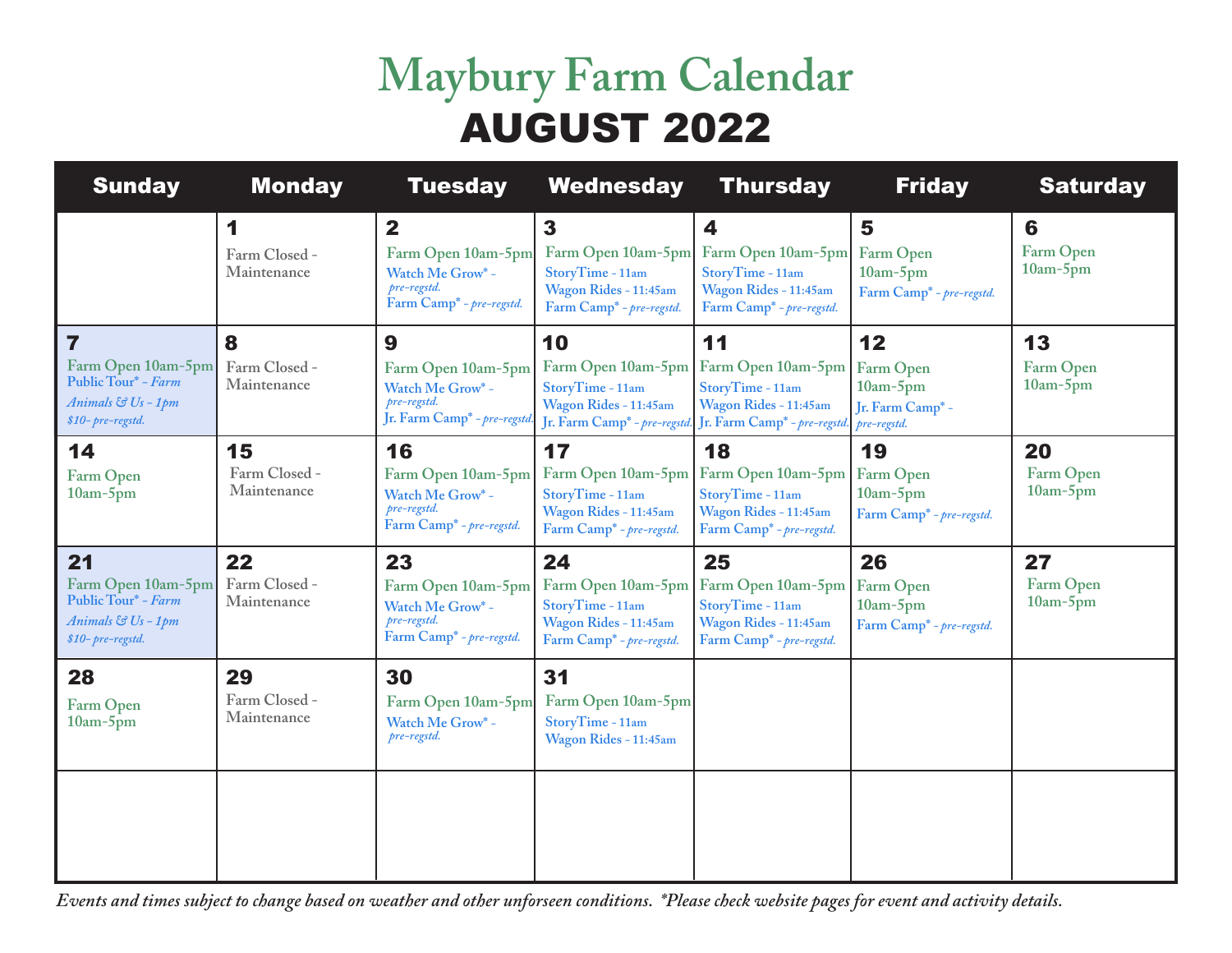# **Maybury Farm Calendar** SEPTEMBER 2022

| <b>Sunday</b>                                                                                                  | <b>Monday</b>                      | <b>Tuesday</b>                | <b>Wednesday</b>                                   | <b>Thursday</b>                                                      | <b>Friday</b>                                                             | <b>Saturday</b>                               |
|----------------------------------------------------------------------------------------------------------------|------------------------------------|-------------------------------|----------------------------------------------------|----------------------------------------------------------------------|---------------------------------------------------------------------------|-----------------------------------------------|
|                                                                                                                |                                    |                               |                                                    | 1<br>Farm Open 10am-5pm<br>StoryTime - 11am<br>Wagon Rides - 11:45am | $\mathbf{2}$<br>Farm Open<br>$10am-5pm$                                   | $\mathbf{3}$<br>Farm Open<br>$10am-5pm$       |
| $\overline{\mathbf{4}}$<br>Farm Open 10am-5pm<br>Public Tour* - Farm<br>Animals & Us - 1pm<br>\$10-pre-regstd. | <b>5</b> Labor Day<br>Farm Closed  | 6<br>Farm Open<br>$10am-5pm$  | $\overline{\mathbf{z}}$<br>Farm Open<br>$10am-5pm$ | 8<br>Farm Open<br>$10am-5pm$                                         | 9<br>Farm Open 10am-7pm<br>Corn Maze* 5-8pm<br>Watch Me Grow*-pre-rgstd.  | 10<br>Farm Open 10am-7pm<br>Corn Maze* 10-8pm |
| 11<br>Farm Open 10am-7pm<br>Corn Maze* 10-7pm                                                                  | 12<br>Farm Closed -<br>Maintenance | 13<br>Farm Open<br>$10am-5pm$ | 14<br>Farm Open<br>$10am-5pm$                      | 15<br>Farm Open<br>$10am-5pm$                                        | 16<br>Farm Open 10am-7pm<br>Corn Maze* 5-8pm<br>Watch Me Grow*-pre-rgstd. | 17<br>Farm Open 10am-7pm<br>Corn Maze* 10-8pm |
| 18<br>Farm Open 10am-7pm<br>Corn Maze* 10-7pm                                                                  | 19<br>Farm Closed -<br>Maintenance | 20<br>Farm Open<br>$10am-5pm$ | 21<br>Farm Open<br>$10am-5pm$                      | 22<br>Farm Open<br>$10am-5pm$                                        | 23<br>Farm Open 10am-7pm<br>Corn Maze* 5-8pm                              | 24<br>Farm Open 10am-7pm<br>Corn Maze* 10-8pm |
| 25<br>Farm Open 10am-7pm<br>Corn Maze* 10-7pm                                                                  | 26<br>Farm Closed -<br>Maintenance | 27<br>Farm Open<br>$10am-5pm$ | 28<br>Farm Open<br>$10am-5pm$                      | 29<br>Farm Open<br>$10am-5pm$                                        | 30<br>Farm Open<br>$10am-5pm$                                             |                                               |
|                                                                                                                |                                    |                               |                                                    |                                                                      |                                                                           |                                               |